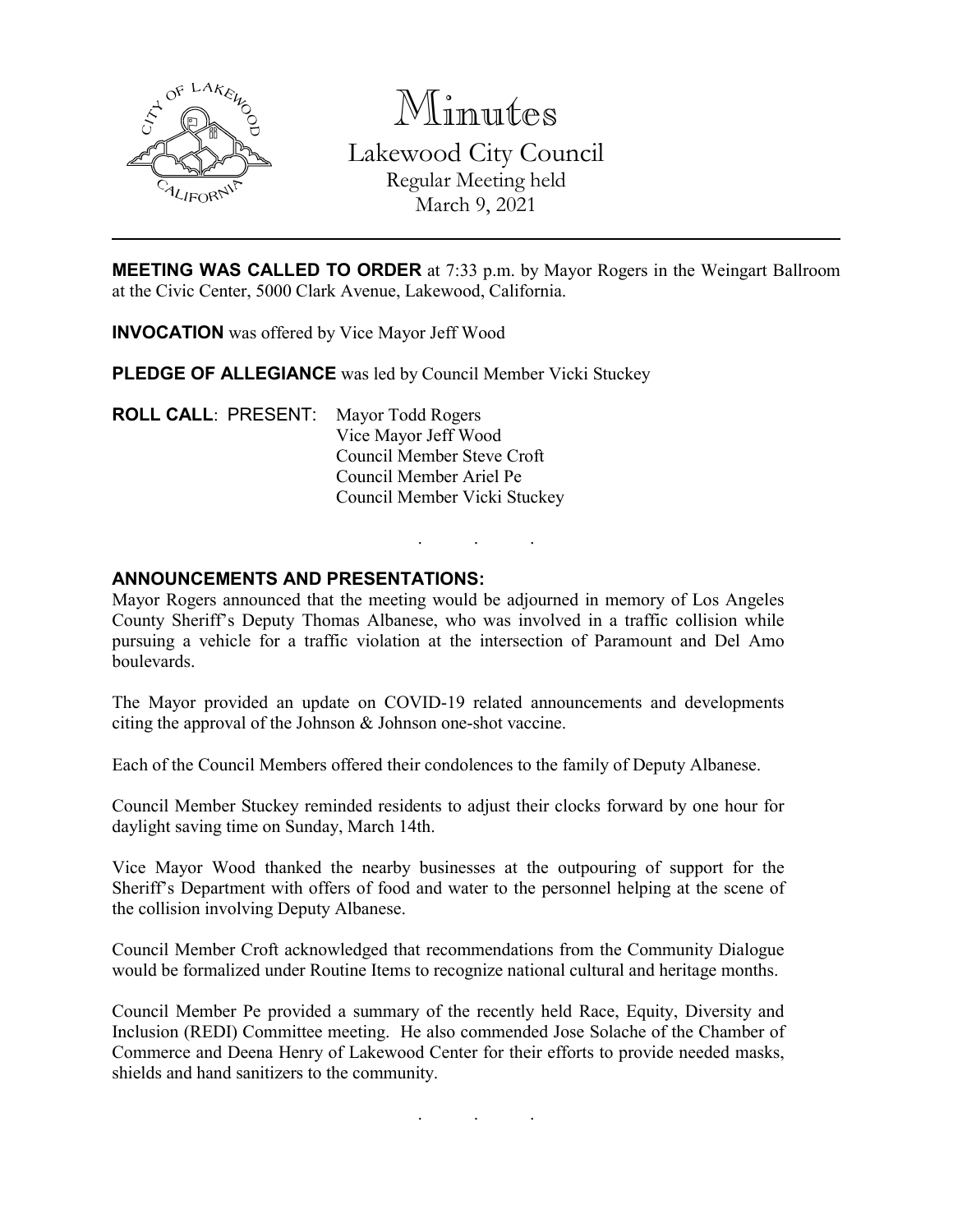City Council Minutes March 9, 2021 Page 2

## **ROUTINE ITEMS:**

COUNCIL MEMBER CROFT MOVED AND COUNCIL MEMBER STUCKEY SECONDED TO APPROVE ROUTINE ITEMS 1 THROUGH 7.

- RI-1 Approval of Minutes of the Meetings held October 13, October 27, and November 10, 2020
- RI-2 Approval of Personnel Transactions
- RI-3 Approval of Registers of Demands
- RI-4 Report of City Council Committees' Activities
- RI-5 Approval of Proposition A Transit Fund Exchange and Assignment Agreement with City of West Hollywood
- RI-6 RESOLUTION NO. 2021-5; A RESOLUTION OF THE CITY COUNCIL OF THE CITY OF LAKEWOOD DESIGNATING CERTAIN COMMEMORATIVE DATES
- RI-7 Approval of Agreement with Convergint Technologies for Replacement of PTZ Camera Equipment and VMS System

UPON ROLL CALL VOTE, THE MOTION WAS APPROVED:

AYES: COUNCIL MEMBERS: Croft, Wood, Pe, Stuckey and Rogers NAYS: COUNCIL MEMBERS: None

## **3.1 • ILLEGAL FIREWORKS STREET BANNERS**

Public Information Officer Bill Grady displayed slides and made a presentation based on the report in the agenda regarding illegal fireworks street banners. It was staff's recommendation that the Council approve AAA Flag and Banner, Inc. for the manufacture of 287 illegal fireworks prevention street banners and authorize the City Manager to execute a contract with the company in an amount not to exceed \$18,000, which would cover the cost of the banners and their shipment, and appropriate said amount from the General Fund.

. . .

The Council Members discussed the differences between illegal fireworks and the safe and sane variety and expressed appreciation for staff's efforts on incorporating feedback from veterans groups and the community.

Alan Gafford, Long Beach; addressed the City Council regarding pets and fireworks.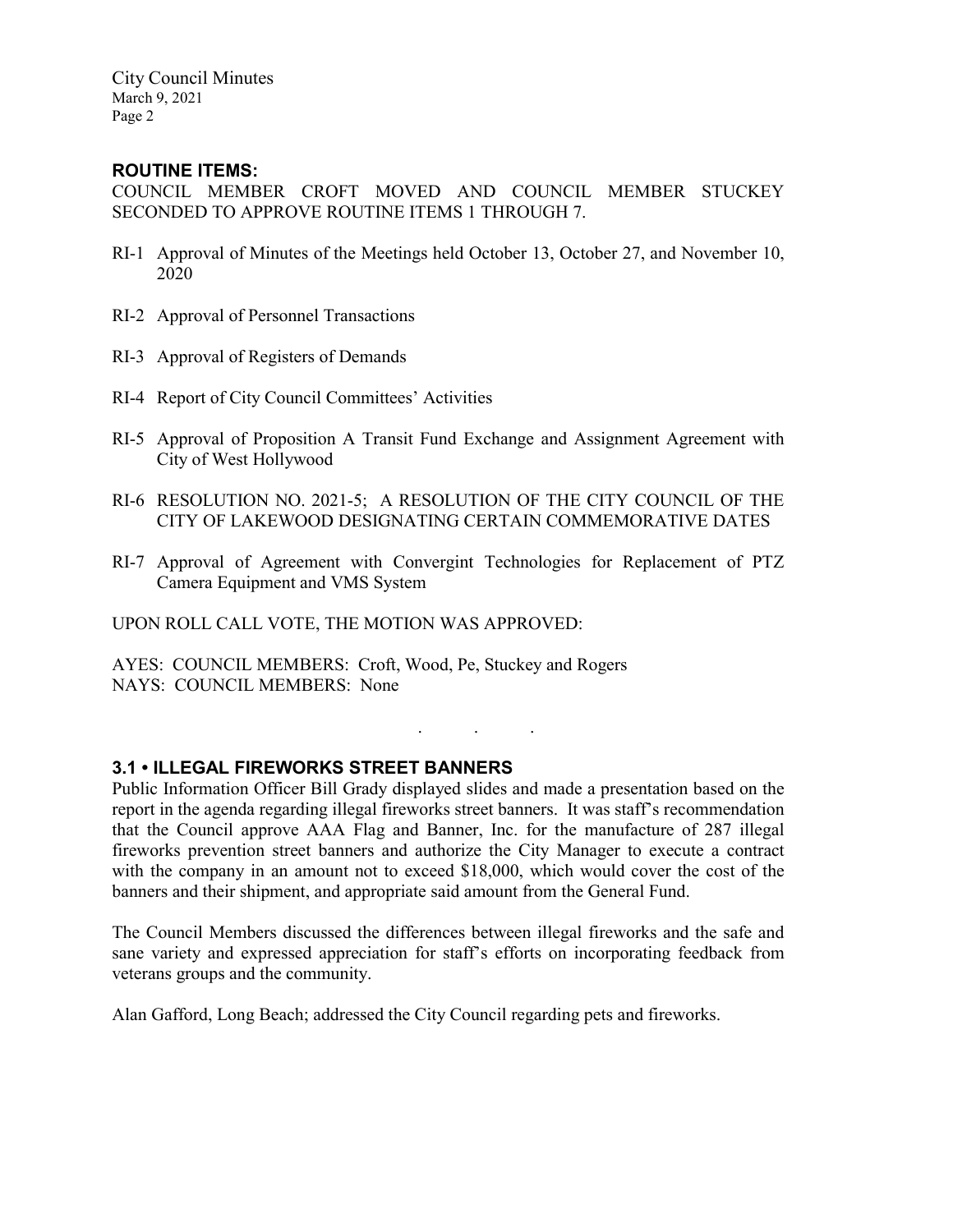City Council Minutes March 9, 2021 Page 3

## **3.1 • ILLEGAL FIREWORKS STREET BANNERS** - Continued

COUNCIL MEMBER CROFT MOVED AND COUNCIL MEMBER STUCKEY SECONDED TO APPROVE STAFF'S RECOMMENDATIONS. UPON ROLL CALL VOTE, THE MOTION WAS APPROVED:

AYES: COUNCIL MEMBERS: Croft, Wood, Pe, Stuckey and Rogers NAYS: COUNCIL MEMBERS: None

# **3.2 • COMMENCEMENT OF VARIOUS MEASURE L-FUNDED CAPITAL IMPROVEMENT PROJECTS**

. . .

Thaddeus McCormack, City Manager, and Lisa Rapp, Director of Public Works, displayed slides and made a presentation based on the report in the agenda pertaining to various Measure L funded Capital Improvement Projects.

a. AUTHORIZE WORK BY POCOCK DESIGN SOLUTIONS INC. - HVAC SYSTEM REPLACEMENTS

Staff recommended that the City Council approve the amendment to the consulting agreement with Pocock Design Solutions for mechanical and plumbing engineering services for a one-year period ending June 30, 2021, in an amount not-to-exceed \$60,000, and authorize the Mayor and City Clerk to sign the amendment in a form as approved by the City Attorney; and authorize the "HVAC System Replacements – City Wide" per the Pocock Design Solutions proposal dated March 3, 2021, in an amount not-to-exceed \$39,300, and authorize the City Manager to sign the proposal.

b. AUTHORIZE WORK BY FBA ENGINEERING – ELECTRICAL IMPROVEMENTS Staff recommended that the City Council approve the amendment to the consulting agreement with FBA Engineering for electrical engineering services for FY 2020-2021 in an amount not-to-exceed \$100,000, and authorize the Mayor and City Clerk to sign the agreement in a form approved by the City Attorney; and authorize the "Electrical Improvements at Various Sites" per the FBA Engineering proposal dated March 3, 2021 in an amount not-to-exceed \$92,000, and authorize the City Manager to sign the proposal.

c. AUTHORIZE WORK BY SCS ENGINEERS – NIXON YARD INVESTIGATION Staff recommended that the City Council authorize the "Nixon Yard Investigation" per the SCS Engineers proposal dated February 25, 2021 in an amount not-to-exceed \$56,885, and authorize the City Manager to sign the proposal.

d. AUTHORIZE WORK BY D7 CONSULTING INC. – ROOF REPLACEMENTS Staff recommended that the City Council approve the amendment to the on-call consulting agreement with D7 Consulting Inc. for roof warranty and inspection services for a one-year period ending June 30, 2021, in an amount not-to-exceed \$250,000, and authorize the Mayor and City Clerk to sign the amendment in a form as approved by the City Attorney; and authorize the "Design, CA & Quality Assurance Proposal – Roof Replacements" per the D7 Consulting Inc. proposal dated March 3, 2021, in an amount not-to-exceed \$206,225 and authorize the City Manager to sign the proposal.